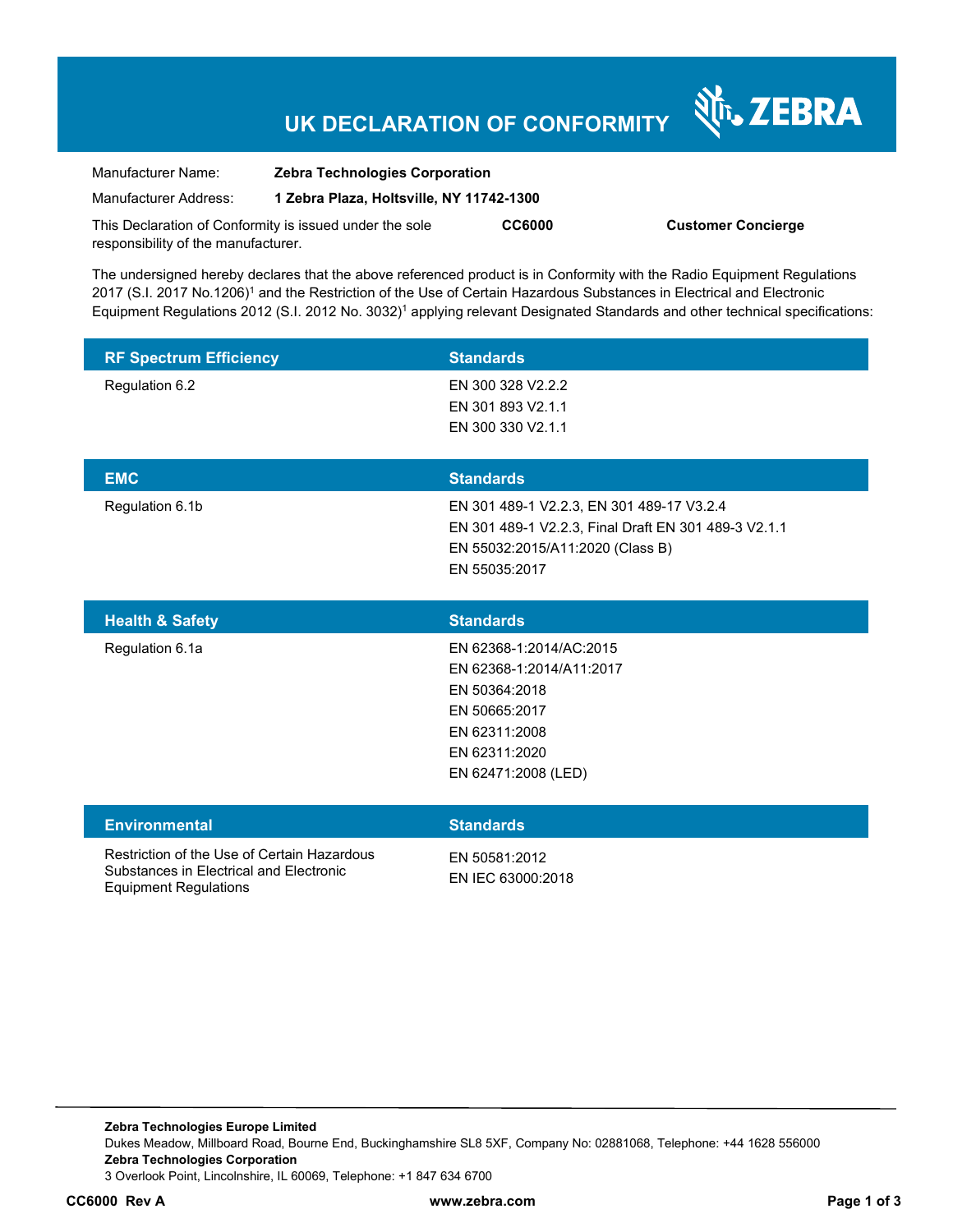## **UK DECLARATION OF CONFORMITY**



With regard to the Radio Equipment Regulations 2017 (S.I. 2017 No.1206)<sup>1</sup>, the conformity assessment procedure referred to in regulation 41(4)(a) and detailed in Schedule 2 has been followed.

1 As amended by applicable EU withdrawal legislation implemented at the time of issuing this declaration

**Signed on behalf of Zebra Technologies Corporation** 

*(Signature of authorized person)* Marco Belli Rev: A Sr. Manager, Regulatory **Date: 18 February 2021** Place: Bourne End, UK

**Zebra Technologies Europe Limited**  Dukes Meadow, Millboard Road, Bourne End, Buckinghamshire SL8 5XF, Company No: 02881068, Telephone: +44 1628 556000 **Zebra Technologies Corporation**  3 Overlook Point, Lincolnshire, IL 60069, Telephone: +1 847 634 6700